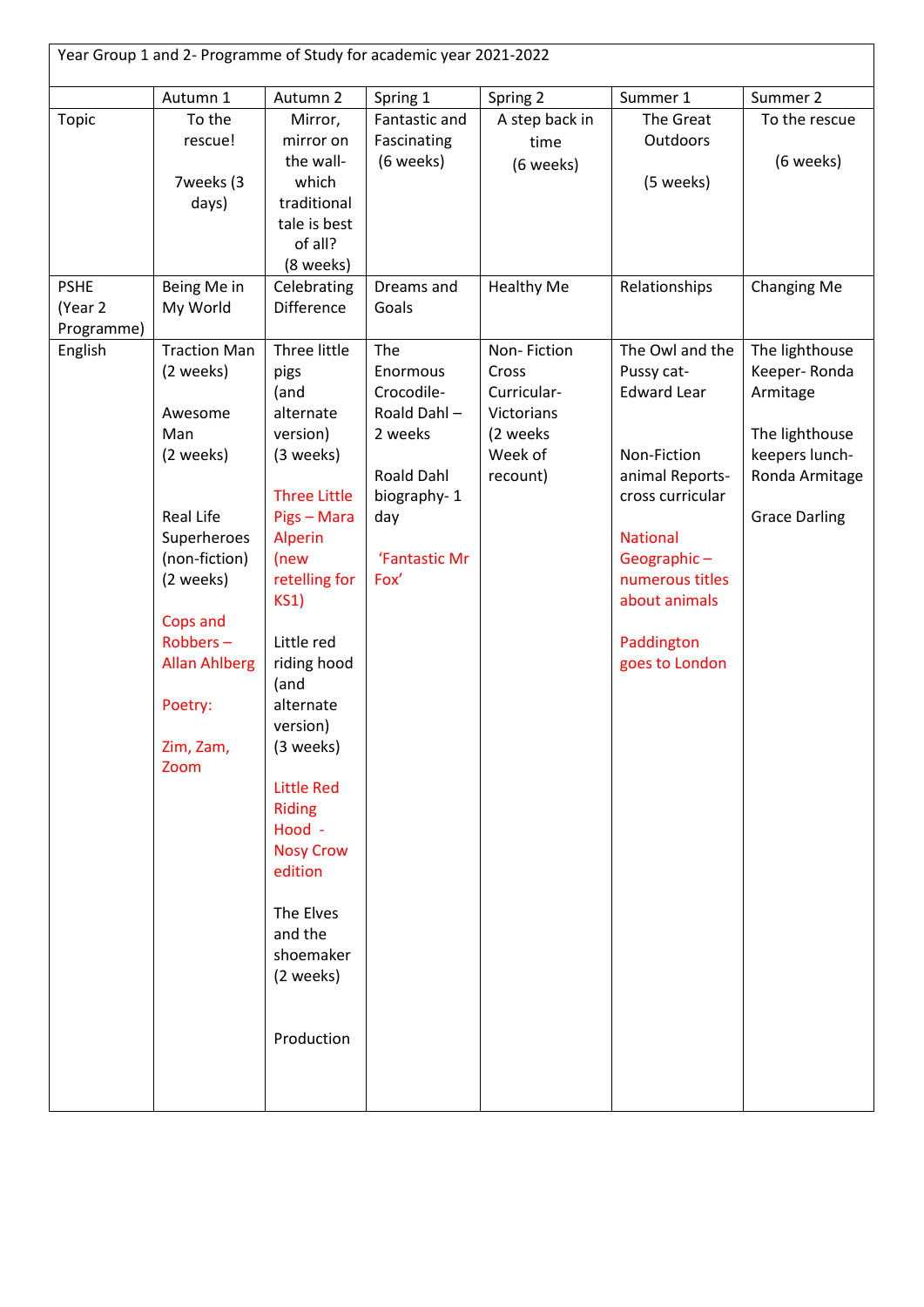| Maths<br>Maths No<br>Problem | Number- place value,<br>addition and subtraction,<br>multiplication and division<br>Measures-length and mass<br>Data- Graphs, pictograms,<br>tally charts |                                                                                                         | Measurement- money<br>Geometry- properties of 2d and<br>3d shapes<br>Number-fractions                                                                                   |                                                                    | Measurement-time, capacity,<br>volume and temperature<br>Cross curricular work |                                                                                          |
|------------------------------|-----------------------------------------------------------------------------------------------------------------------------------------------------------|---------------------------------------------------------------------------------------------------------|-------------------------------------------------------------------------------------------------------------------------------------------------------------------------|--------------------------------------------------------------------|--------------------------------------------------------------------------------|------------------------------------------------------------------------------------------|
| Science                      | Animals including humans<br><b>Everyday Materials</b><br>Seasonal Changes                                                                                 |                                                                                                         | Living things<br>and their<br>habitats                                                                                                                                  | Victorian<br>inventors/<br>inventions                              | Plants                                                                         |                                                                                          |
| Computing                    | What is<br>computing                                                                                                                                      | Coding                                                                                                  | <b>Managing</b><br>online                                                                                                                                               | <b>Understanding</b><br>and using                                  | Understanding<br>and using data                                                | <b>Understanding</b><br>and using                                                        |
|                              | and how<br>computers<br>work.                                                                                                                             |                                                                                                         | information.                                                                                                                                                            | <b>Multimedia</b><br>and<br>presenting<br>information<br>purposely |                                                                                | <b>Multimedia</b><br>and<br>presenting<br>information<br>purposely                       |
| <b>RE</b>                    | Who is an<br>inspiring<br>person?                                                                                                                         | What can<br>we learn<br>from sacred<br>books?                                                           | <b>What Makes</b><br>some places<br>sacred                                                                                                                              | Who is Jewish<br>and what do<br>they believe?                      | How do we<br>show we care?                                                     | What does it<br>mean to live in a<br>faith<br>community?                                 |
| Geography                    |                                                                                                                                                           | <b>UK</b><br>Countries<br>of the UK,<br>capital<br>cities-<br>weather<br><b>British</b><br>Values links | World<br>Continents<br>and Oceans<br>Identify the<br>equator and<br>hot and cold<br>areas of the<br>world in<br>relation to<br>the equator-<br>North and<br>South poles |                                                                    | The Local<br>Area/Maps                                                         | Seaside<br>Features-<br>similarities and<br>differences<br>compared to a<br>non-European |
| History                      | Fire of<br>London-real<br>life<br>superhero                                                                                                               |                                                                                                         |                                                                                                                                                                         | Victorians-first<br>flight<br>Florence<br>Nightingale              |                                                                                | <b>Grace Darling</b>                                                                     |
| Art/DT                       | Fire Engines                                                                                                                                              | Our fabric<br>Faces                                                                                     | Colour Chaos<br>- looking at 6<br>artists                                                                                                                               | Can buildings<br>speak?                                            | Natural<br>sculptures                                                          | Seaside snacks                                                                           |